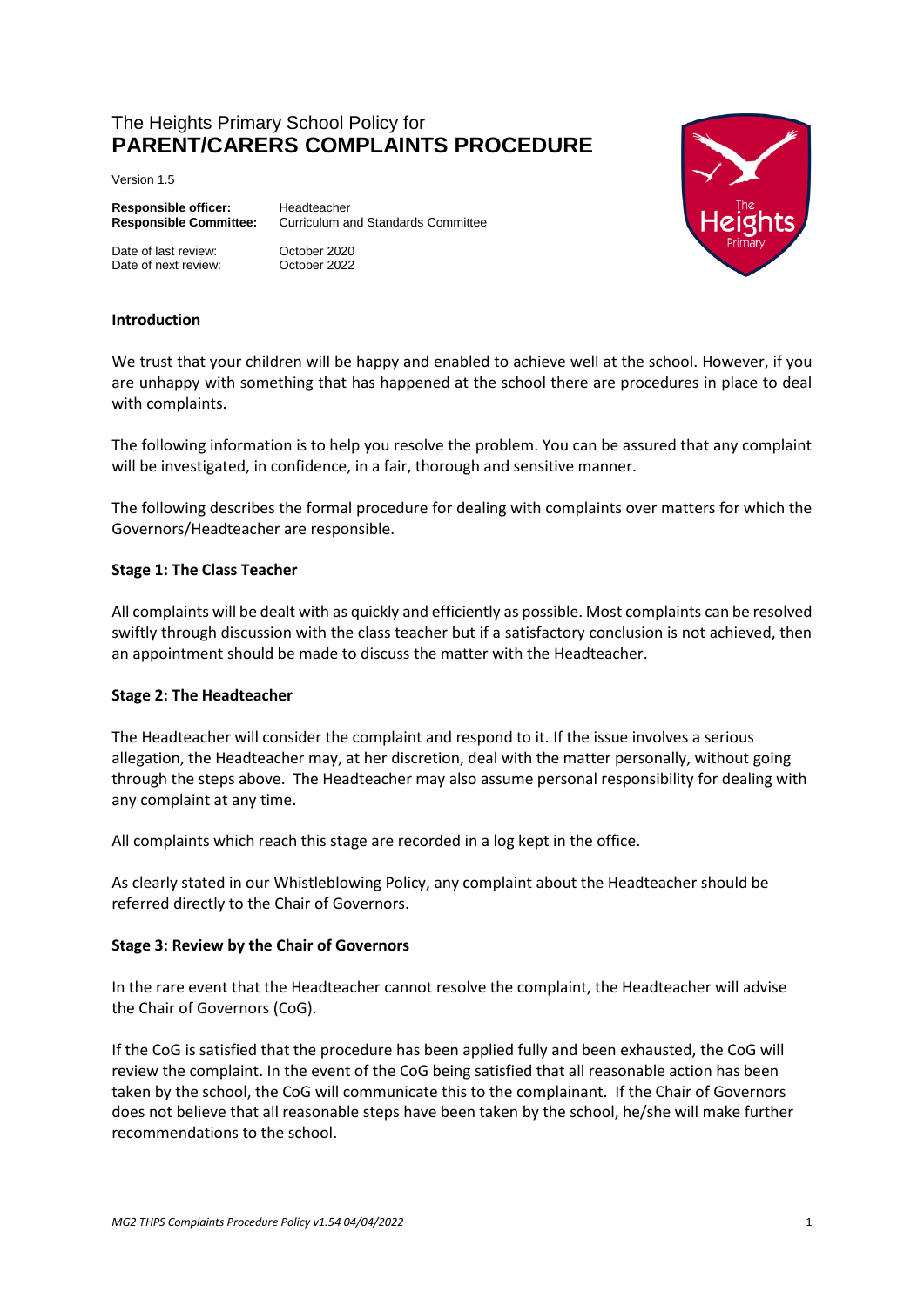### **Governors' Role & Protocol**

Governors have a strategic role and do not involve themselves directly in management issues. If a Governor receives a complaint from a parent, student or other stakeholder in the school, she/he will refer it immediately to the Headteacher. The Headteacher will advise any Governor who has brought a complaint to her of the outcome.

Individual complaints are not heard or discussed by the whole Governing Body at any stage, as this would compromise the impartiality of any panel set up to hear the complaint as part of the formal process or to hear a disciplinary hearing against a member of staff following a serious complaint.

### **Stage 4: The Formal Complaints Procedure via the Governing Body**

- 1. The Governing Body's complaints procedure does not replace the arrangements for dealing with certain types of complaint that fall outside the remit of the Governing Body's complaints procedure. A number of other procedures already exist:
	- Admissions Procedures;
	- Child Protection Procedures;
	- Staff Grievance and Disciplinary Procedures;
	- Exclusions Procedures:
	- Special Educational Needs Procedures;
	- Procedures for querying public examination results.
- 2. Formal procedures only need to be invoked when initial attempts to resolve the issue are unsuccessful and the person raising concerns remains dissatisfied and wishes to take the matter further.
- 3. The member of staff with responsibility for the operation and management of the school complaints procedure is the Headteacher.
- 4. The complainant should set out the complaint in writing and send it to the Clerk of the Governing Body. The written notification should make clear the grievance and state that it is to be formally considered under these arrangements. If necessary, the school will offer the complainant the opportunity to express the complaint orally and for someone at the school to produce a written version with which the complainant can agree.
- 5. The Clerk will acknowledge receipt of the complaint in writing within 7 days and arrange for it to be investigated and considered by the complaints sub-committee of the Governing Body. The subcommittee will consist of three members who have not previously been involved with the subject of the complaint.
- 6. If an employee of the school is named in the formal complaint, the Clerk to the Governing Body will inform that employee immediately on receipt of the complaint.
- 7. The complainant's hearing will be conducted in private unless in very exceptional circumstances the Complaint Committee decides otherwise.
- 8. The complainant is offered the opportunity to make an oral presentation to the sub-committee to supplement the written complaint. He or she may be accompanied, if desired, by a friend or representative and, where necessary, an interpreter.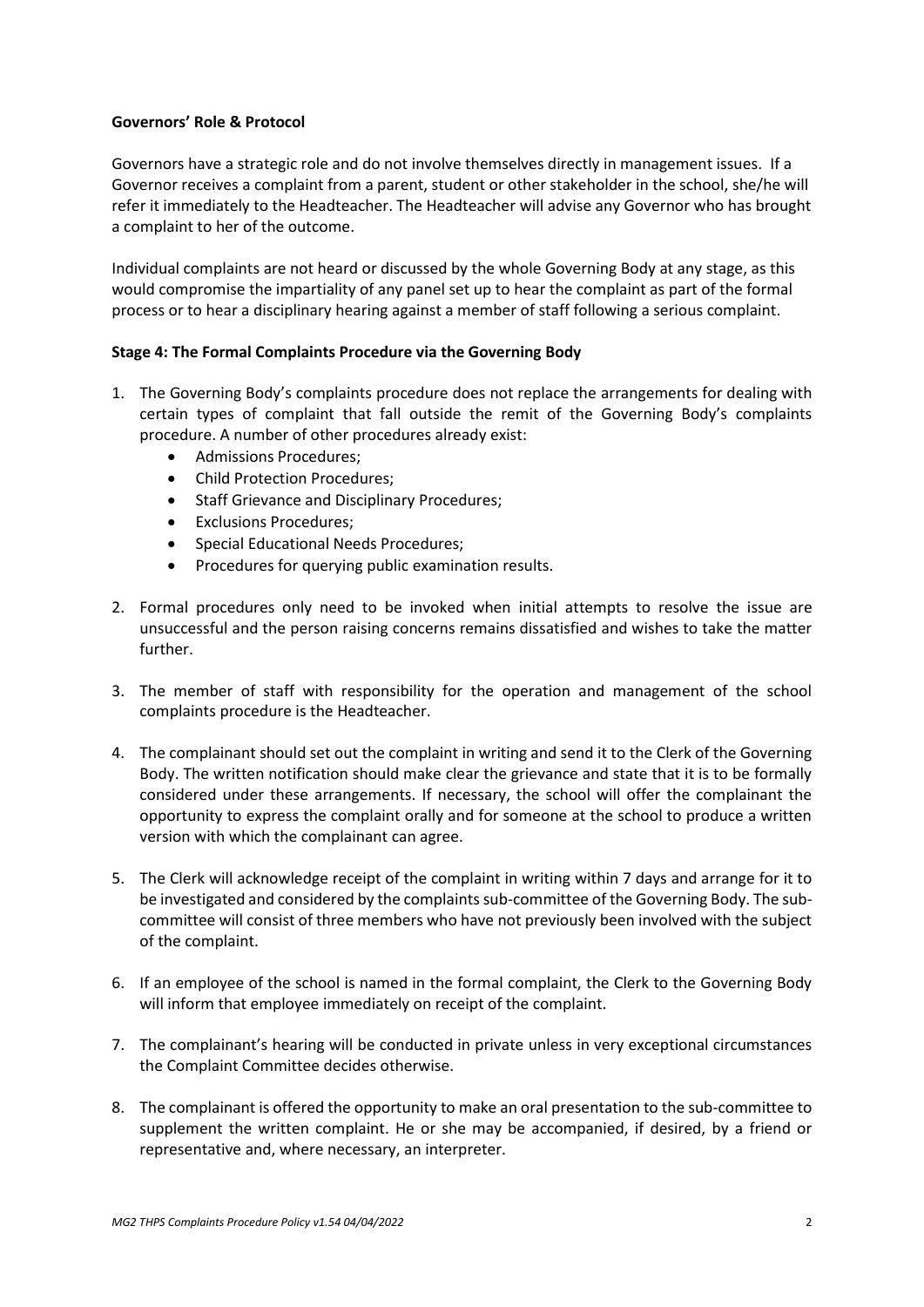- 9. The Headteacher and the Chair of Governors should not be members of the Complaints Committee, which must be independent and seen to be impartial.
- 10. The Clerk will give at least seven days' written notice of the hearing to the Complaints Committee, the complainant and the headteacher. The notice will specify the date, time and place of the hearing.
- 11. The aim of the hearing, which will be held in private, will be to resolve the complaint, where appropriate, and achieve reconciliation between school and the complainant. However, it is recognised that the complainant might not be satisfied with the outcome if the hearing does not find in their favour.
- 12. The Clerk to the Governors will be present at all meetings of the committee to record proceedings and decisions reached. The Governors will decide whether the minutes of the meeting are to be made available or deemed to be confidential. The Clerk will not be a member of the committee.
- 13. The complainant will be notified in writing of the outcome of the hearing as soon as possible after the meeting.
- 14. The Complaint Committee may decide that an external Authority or advisor may have a role to play in offering objective and professional advice or perhaps to act in a mediating capacity (stage 4).
- 15. A record will be kept of all formal complaints.

### **Unreasonable Complainants**

- The Heights Primary School is committed to dealing with all complaints fairly and impartially, and to providing a high quality service to those who complain. We will not normally limit the contact complainants have with the school. However, we do not expect our staff to tolerate unacceptable behaviour and will take action to protect staff from that behaviour, including that which is abusive, offensive or threatening.
- The Heights Primary School defines unreasonable complainants as 'those who, because of the frequency or nature of their contacts with the school, hinder our consideration of their or other people's complaints'.

A complaint may be regarded as unreasonable when the person making the complaint:

- Refuses to articulate their complaint or specify the grounds of a complaint or the outcomes sought by raising the complaint, despite offers of assistance.
- Refuses to accept that certain issues are not within the scope of the complaints procedure.
- Insists on the complaint being dealt with in ways which are incompatible with the adopted complaints procedure or with good practice.
- Introduces trivial or irrelevant information which the complainant expects to be taken into account and commented on, or raises large numbers of detailed but unimportant questions, and insists they are fully answered, often immediately and to their own timescales.
- Makes unjustified complaints about staff who are trying to deal with the issues, and seeks to have them replaced.
- Changes the basis of the complaint as the investigation proceeds.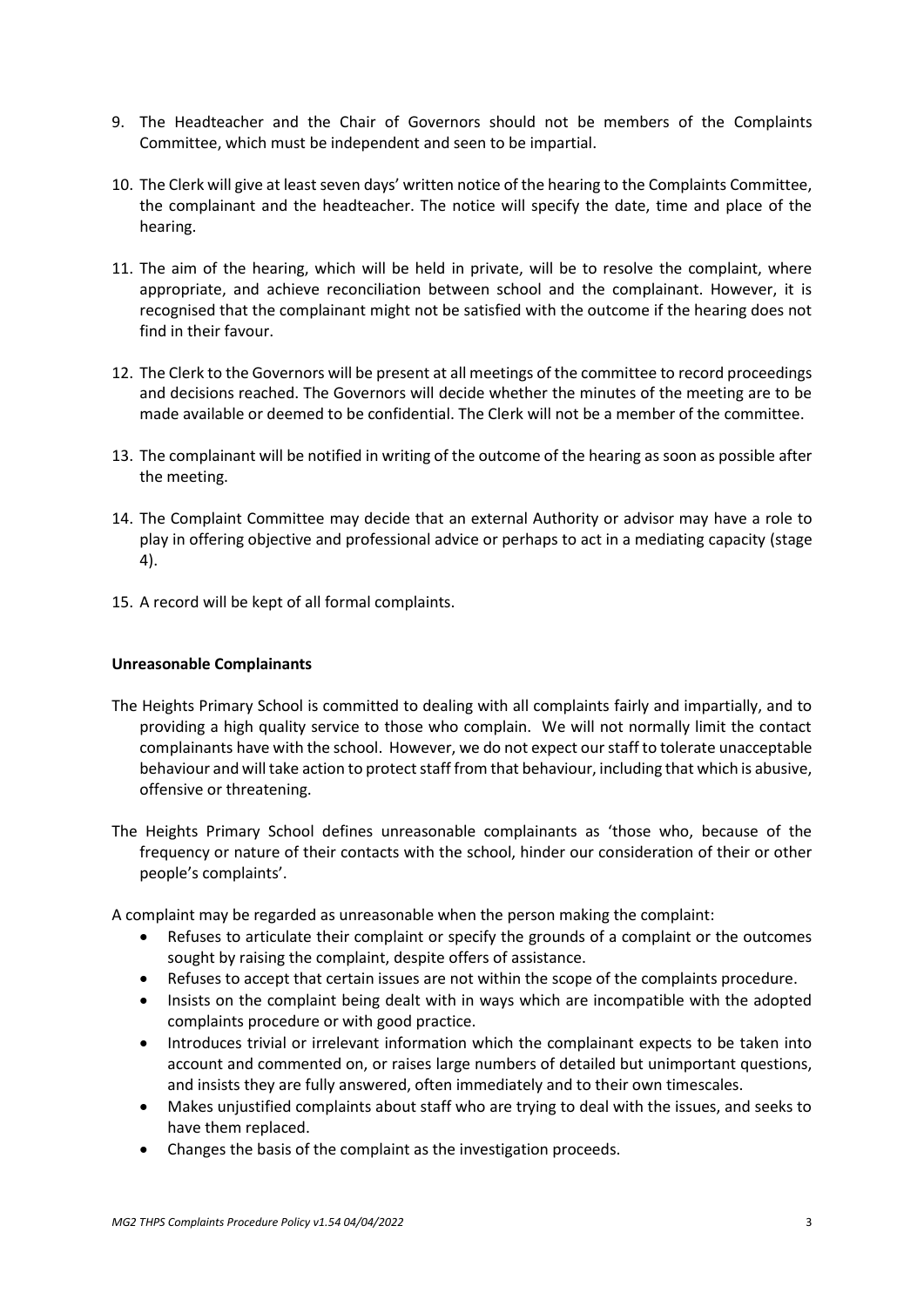- Repeatedly makes the same complaint (despite previous investigations or responses concluding that the complaint is groundless or has been addressed).
- Refuses to accept the findings of the investigation into that complaint where the school's complaint procedure has been fully and properly implemented and completed including referral to the Department for Education.
- Seeks an unrealistic outcome.
- Makes excessive demands on school time by frequent, lengthy, complicated and stressful contact with staff regarding the complaint in person, in writing, by email and by telephone while the complaint is being dealt with.

A complaint may also be considered unreasonable if the person making the complaint does so either face-to-face, by telephone or in writing or electronically:

- Maliciously
- **•** Aggressively
- Using threats, intimidation or violence
- Using abusive, offensive or discriminatory language
- Knowing it to be false
- Using falsified information
- Publishing unacceptable information in a variety of media such as in social media websites and newspapers

Complainants should limit the numbers of communications with a school while a complaint is being progressed. It is not helpful if repeated correspondence is sent (either by letter, phone, email or text) as it could delay the outcome being reached. Whenever possible, the headteacher or Chair of Governors will discuss any concerns with the complainant informally before applying an 'unreasonable' marking.

If the behaviour continues the headteacher will write to the complainant explaining that their behaviour is unreasonable and asking them to change it. For complainants who excessively contact The Heights Primary School causing a significant level of disruption, we may specify methods of communication and limit the number of contacts in a communication plan. This will usually be reviewd after 6 months.

In response to any serious incident of aggression or violence, the concerns and actions taken will be put in writing immediately and the police informed. This may include banning an individual from The Heights Primary School.

### **Checklist for panel hearing**

The panel will take account of the following points:

- the hearing is as informal as possible;
- the headteacher is then invited to explain the school's actions and be followed by the school's witnesses;
- the complainant may question both the headteacher and the witnesses after each has spoken;
- the panel may ask questions at any point;
- the complainant is then invited to sum up their complaint;
- the headteacher is invited to sum up the school's actions and responses to the complaint;
- both parties leave together while the panel decides on the issues;
- the Chair of the panel explains that both parties will hear from the panel within a set time scale (5 working days).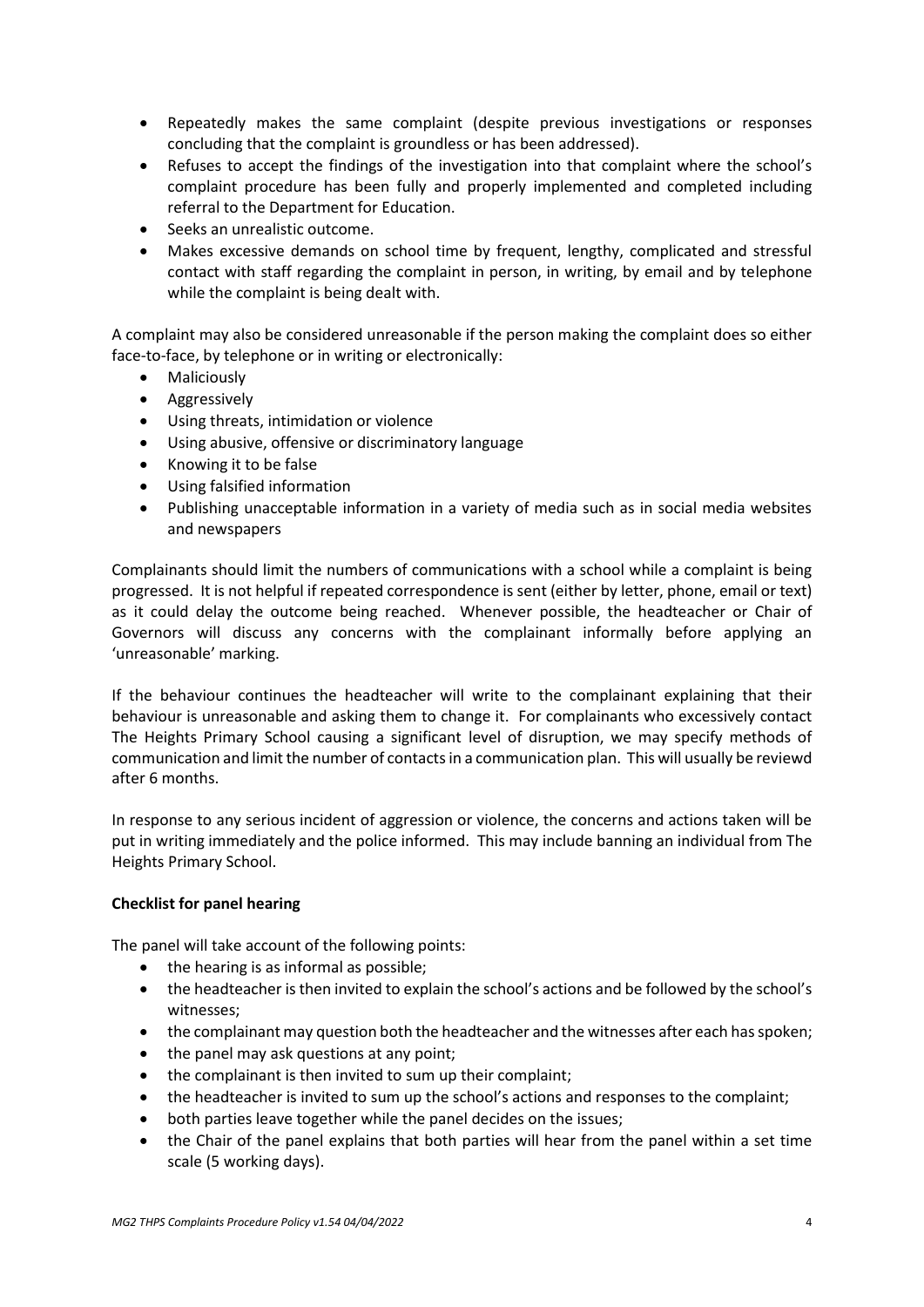# The Heights Primary School Complaint Form



Please complete and return this form to Mrs Aileen Moore, Clerk to the Governing Body who will acknowledge receipt and explain what action will be taken.

Your name: ……………………………………………………………………………………………………………… Address: ………………………………………………………………………………………………………………….. ……………………………………………………………………………………………………………….………………… ………………………………………………………………………………………………………………………………… Postcode: …………………………………………………………………………………………………….………….. Daytime telephone number: ……………………………………………………………………….………….. Mobile telephone number: …………………………………………………………………………………….. If applicable, name of child(ren) at school: ……………………………………………………………… Please give details of your complaint:

What action, if any, have you already taken to try and resolve your complaint? (Who did you speak to and what was the response?)

Your relationship to the school, eg Parent, Carer, neighbour, member of the public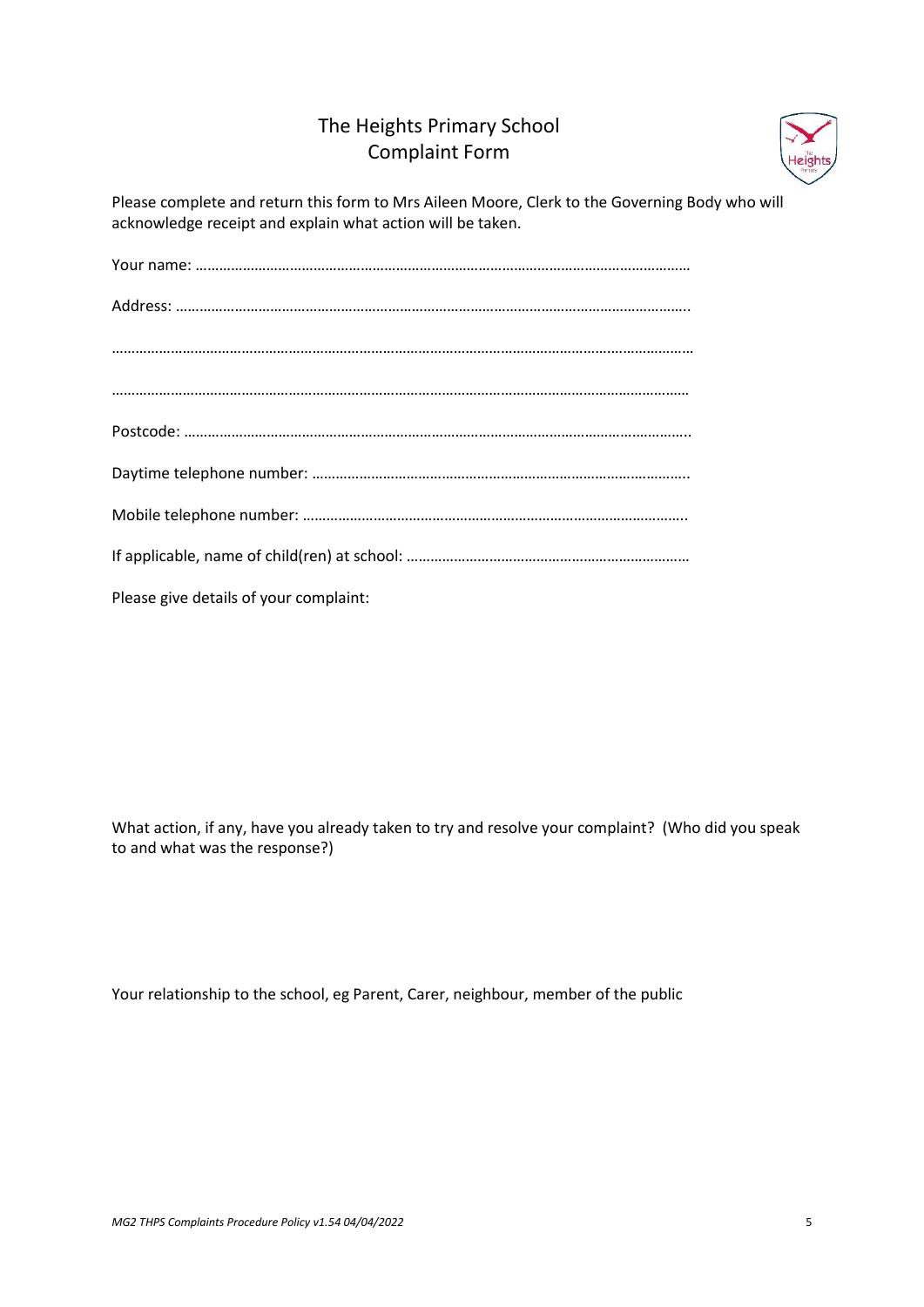What actions do you feel might resolve the problem at this stage?

Are you attaching any paperwork? If so, please give details.

Signature: …………………………………………………………………………………………………………. Date: …………………………………………………………………………………………………………………

# **For office use only**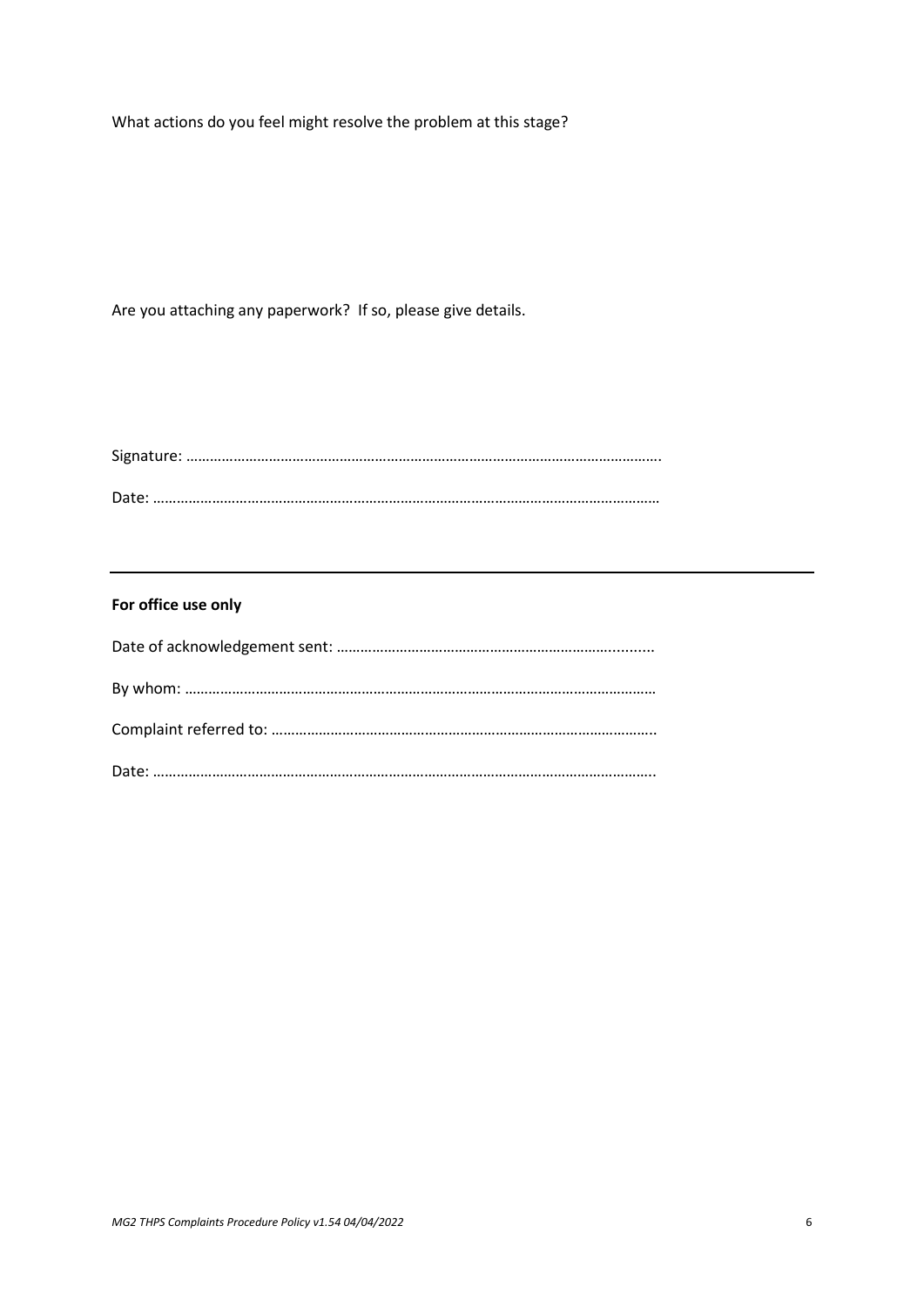#### **Amendments:**

| Version | Date             | Updated/reviewed                         |
|---------|------------------|------------------------------------------|
| 1.1     | June 2014        | First version finalised                  |
| 1.2     | August 2014      | Updated following a governors meeting    |
| 1.3     | January 2016     | Reviewing                                |
| 1.3     | May 2016         | Updated further                          |
| 1.4     | <b>July 2016</b> | Additional paragraph and complaints form |
| 1.5     | April 2018       | Additional paragraph                     |